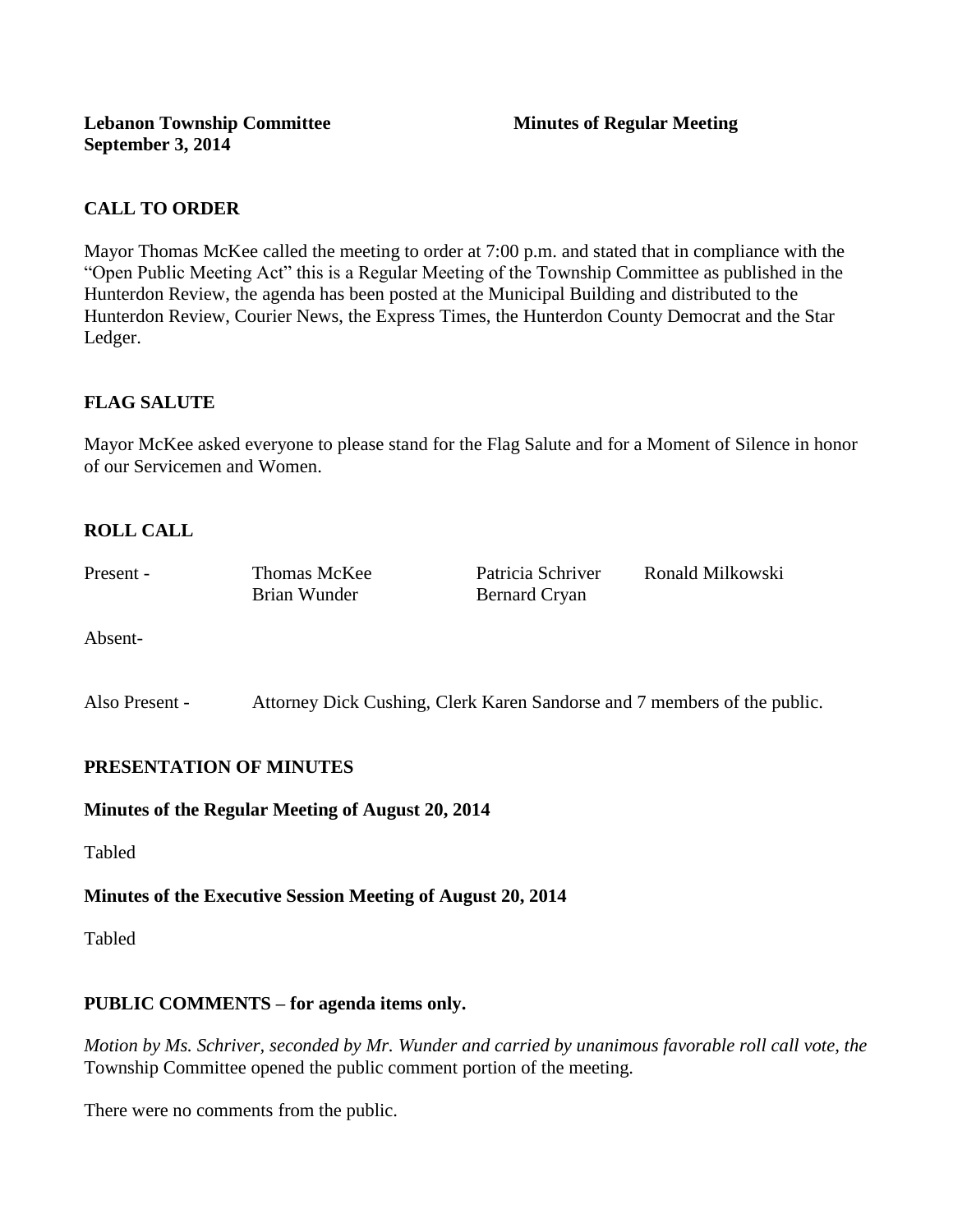LTCM 09/03/2014 Page 2 of 8

*Motion by Mr. Wunder, seconded by Mr. Cryan and carried by unanimous favorable roll call vote, the* Township Committee closed the public comment portion of the meeting.

#### **ORDINANCE**

#### **Introduction**

**Ordinance No. 2014-07 – 2014** 

*Motion by Ms. Schriver, seconded by Mr. Cryan and carried by unanimous favorable roll call vote, the* Township Committee approved Ordinance No. 2014-07 as entitled below.

## TOWNSHIP OF LEBANON HUNTERDON COUNTY, NEW JERSEY ORDINANCE 2014-07 ORDINANCE AUTHORIZING THE ACCEPTANCE OF LAND DONATION OF BLOCK 36, LOT 27

Public Hearing to be held on September 17, 2014

### **RESOLUTIONS**

#### **Resolution No. 59-2014 - Purchase of Paving Materials**

*Motion by Mr. Wunder, seconded by Mr. Cryan and carried by unanimous favorable roll call vote*, *the* Township Committee approved Resolution No. 59-2014 as written below**.** 

#### **RESOLUTION NO. 59-2014**

#### **TOWNSHIP OF LEBANON COUNTY OF HUNTERDON STATE OF NEW JERSEY RESOLUTION AUTHORIZING A CONTRACT FOR THE PURCHASE OF PAVING MATERIALS FOR THE TOWNSHIP FROM TRAP ROCK INDUSTRIES THROUGH THE COUNTY OF HUNTERDON COOPERATIVE PRICING SYSTEM**

**WHEREAS**, the Township of Lebanon is a member of the County of Hunterdon Cooperative Pricing System (the "Cooperative"), as defined and regulated by N.J.A.C. 5:34-7; and,

**WHEREAS**, under the Cooperative system, the County of Hunterdon advertises and solicits bids for the services and/or materials required by the Cooperative members so that there is no necessity for the Township of Lebanon to separately advertise for such services and/or materials; and,

**WHEREAS**, the Township of Lebanon was in need of paving resurfacing and surface treatment program services and/or materials (the "Project") and therefore submitted to the County of Hunterdon an estimated quantity of such that it required so the County of Hunterdon, in accordance with the Cooperative, could advertise for bids on behalf of the Cooperative for such paving services and/or materials; and,

**WHEREAS,** the County of Hunterdon, after publicly advertising for bids for the Project on behalf of the Cooperative, awarded the master contract for such to Trap Rock Industries; and,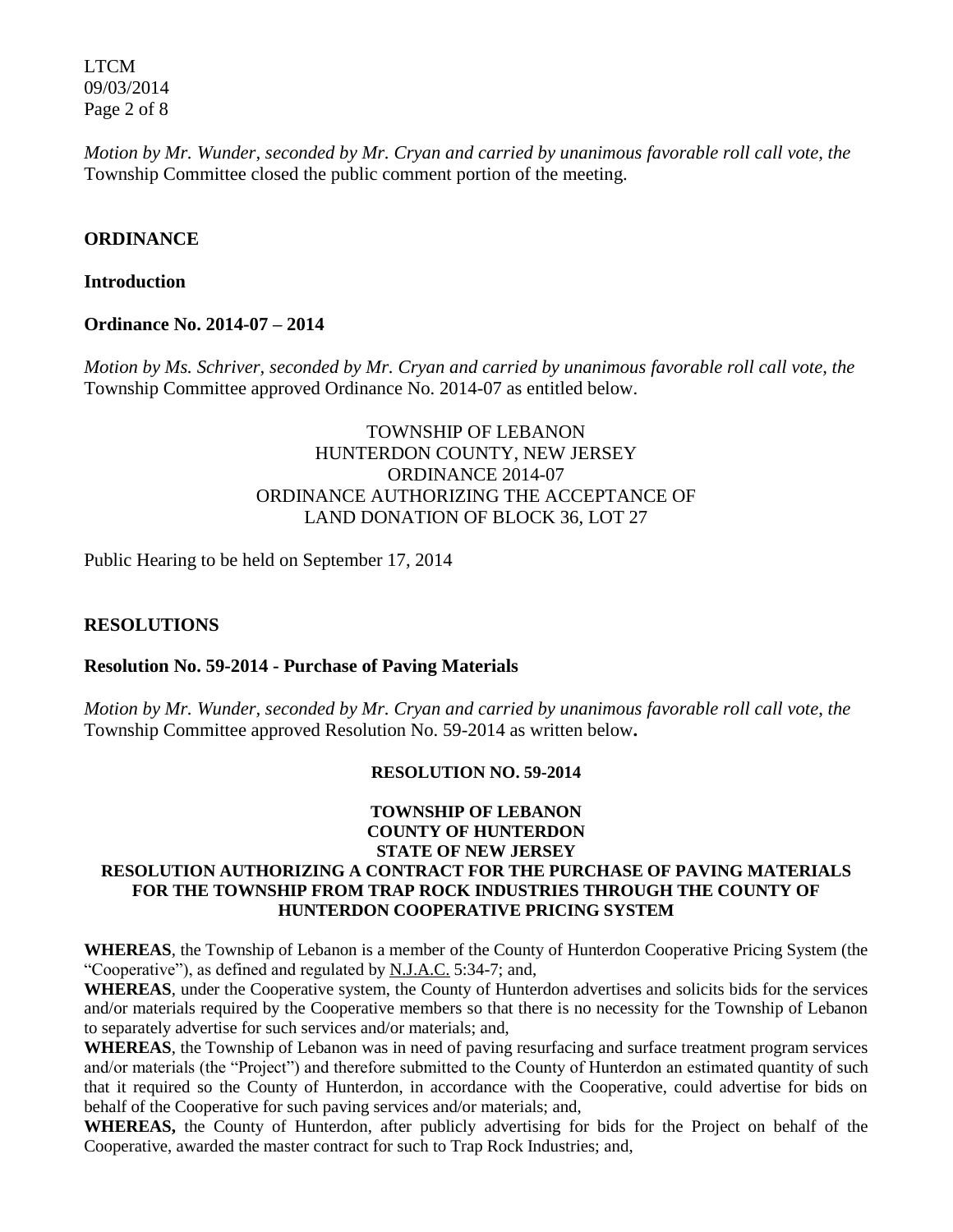LTCM 09/03/2014 Page 3 of 8

**WHEREAS**, pursuant to N.J.A.C. 5:34-7.11, prior to entering into any contract with the successful bidder and/or ordering any materials from the successful bidder, the Township must pass a resolution awarding a contract to the successful bidder; and,

**WHEREAS**, the Township of Lebanon wishes to enter into a contract with Trap Rock Industries for the purchase and/or order of the paving services and/or materials it requires based on the estimated quantities it submitted to the County of Hunterdon, at a cost of Eighty Thousand Dollars (\$80,000.00).

**NOW, THEREFORE, BE IT RESOLVED** by the Township Committee of the Township of Lebanon, County of Hunterdon, State of New Jersey that the Township hereby awards the contract for paving resurfacing and surface treatment program services and/or materials for the Township to Trap Rock Industries in accordance with its membership in the Hunterdon County Cooperative Pricing System for Eighty Thousand Dollars (\$80,000.00), and the Mayor and Township Clerk are hereby authorized to execute any such contract on behalf of the Township.

#### **Resolution No. 61-2014 – Bond Anticipation Note**

*Motion by Ms. Schriver, seconded by Mr. Wunder and carried by unanimous favorable roll call vote*, *the* Township Committee approved Resolution No. 61-2014 as written below**.** 

> TOWNSHIP OF LEBANON COUNTY OF HUNTERDON STATE OF NEW JERSEY RESOLUTION NO. 61-2014

RESOLUTION OF THE TOWNSHIP COMMITTEE OF THE TOWNSHIP OF LEBANON, IN THE COUNTY OF HUNTERDON, NEW JERSEY, DESIGNATING A \$4,707,875 BOND ANTICIPATION NOTE, DATED SEPTEMBER 5, 2014 AND PAYABLE SEPTEMBER 4, 2015, AS A "QUALIFIED TAX-EXEMPT OBLIGATION" PURSUANT TO SECTION 265(b)(3) OF THE INTERNAL REVENUE CODE OF 1986, AS AMENDED.

------------------------------------

WHEREAS, the Township of Lebanon, in the County of Hunterdon, New Jersey (the "Township"), intends to issue a \$4,707,875 Bond Anticipation Note, dated September 5, 2014 and payable September 4, 2015 (the "Note"); and

WHEREAS, the Township desires to designate the Note as a "qualified tax-exempt obligation" pursuant to Section 265(b)(3) of the Internal Revenue Code of 1986, as amended (the "Code");

NOW, THEREFORE, BE IT RESOLVED by the Township Committee of the Township of Lebanon, in the County of Hunterdon, New Jersey, as follows:

SECTION 1. The Note is hereby designated as a "qualified taxexempt obligation" for the purpose of Section 265(b)(3) of the Code.

SECTION 2. It is hereby determined and stated that (1) the Note is not a "private activity bond" as defined in the Code and (2) the Township and its subordinate entities, if any, do not reasonably anticipate issuing in excess of \$10 million of new money tax-exempt obligations (other than private activity bonds) during the calendar year 2014.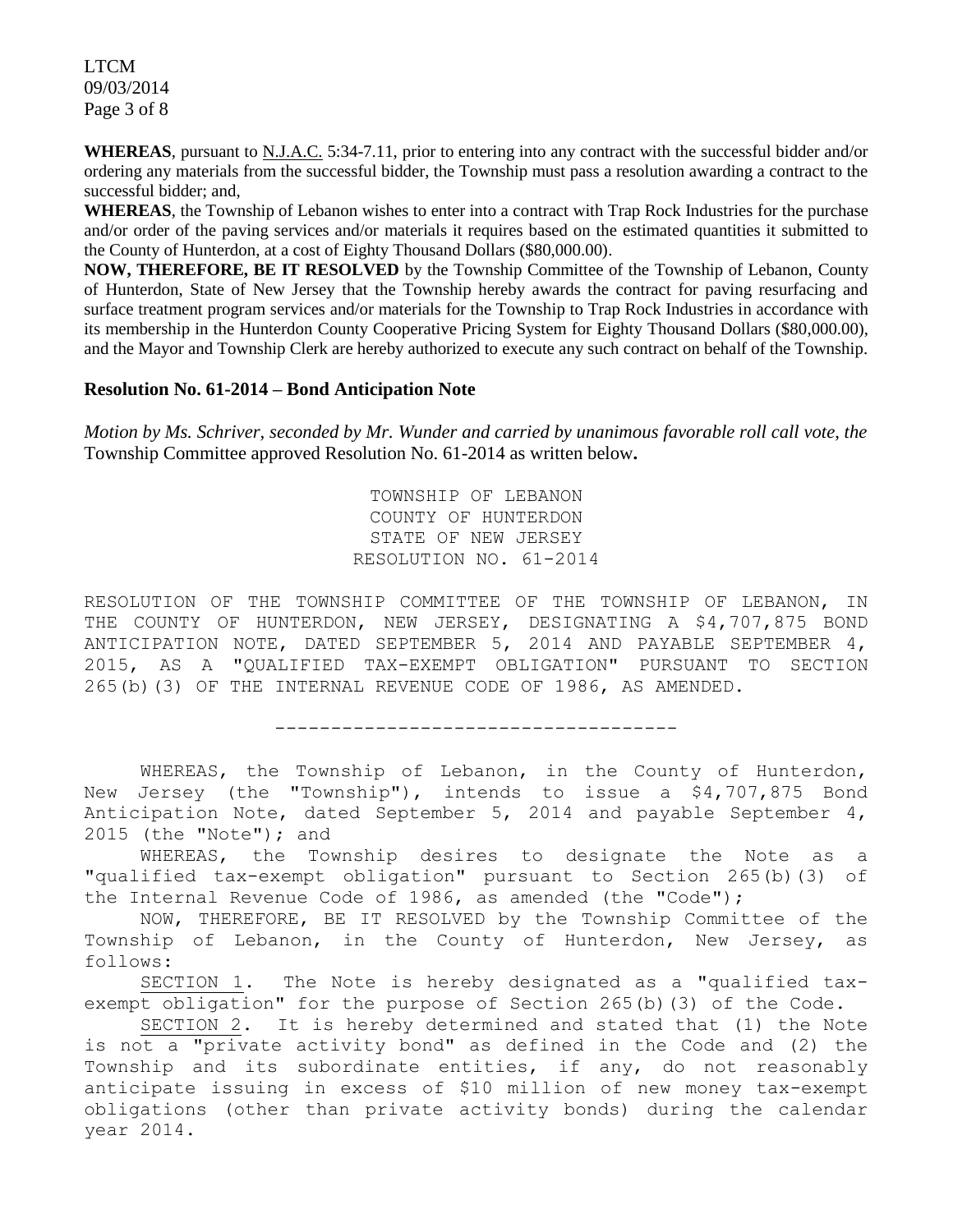LTCM 09/03/2014 Page 4 of 8

SECTION 3. It is further determined and stated that the Township has, as of the date hereof, issued the following tax-exempt obligations (other than the Note) during the calendar year 2014, viz: Amount Dated – Due

\$636,855 BANs 1/31/14 - 1/30/15

SECTION 4. The Township will, to the best of its ability, attempt to comply with respect to the limitations on issuance of taxexempt obligations pursuant to Section 265(b)(3) of the Code; however, the Township does not covenant to do so, and hereby expressly states that a covenant is not made hereby.

SECTION 5. The issuing officers of the Township are hereby authorized to deliver a certified copy of this resolution to the original purchaser of the Note and to further provide such original purchaser with a certificate of obligations issued during the calendar year 2014 dated as of the date of delivery of the Note.

SECTION 6. This resolution shall take effect immediately upon its adoption.

### **OLD BUSINESS**

#### **DPW Manager Request for Roadway Maintenance Clarification**

Mayor McKee stated that there is an ongoing issue with the maintenance of Old Spruce Run Turnpike, Sanitorium and Skinner Roads. Mr. Milkowski stated that he met with the Tax Assessor Mary Mastro and she reviewed deeds and right of ways. It has been determined that Sanitorium and Skinner Road are owned by the State. Attorney Cushing will send a letter to Veteran's Haven, the Commissioner of the Department of Human Services and the Acting Attorney General stating that the Township will not be maintaining the roads in any way in the future.

Mr. Milkowski also met with Mary Mastro regarding ownership of the two areas of Old Spruce Run Turnpike which run parallel to Route 31 North. In the area of "Irish Town", which is the northern area of Old Spruce Run Turnpike, the deeds shows that the properties along the road run right up to the edge of Route 31. Old Spruce Run Turnpike is not shown on the tax map at all. Mr. Milkowski stated that a letter should be sent to homeowners stating that the Township will not be maintaining the roads in the future. Mr. Cryan stated that he would like a letter to be sent to the homeowners inviting them to a meeting to inform them of the Committee's intent with the maintenance of the roads.

Mr. Milkowski stated that at a Planning Board meeting the owner of Davara Industries stated that he acknowledges that he owns the property on the southern part of Old Spruce Run Turnpike, from Buffalo Hollow Road north to Route 31. The property owner also noted that it will remain a public thoroughfare and he will be responsible for the maintenance. The Township will be responsible to maintain the roadway south of Buffalo Hollow.

Mayor McKee and Attorney Cushing will prepare a letter which will be sent to the residents on Old Spruce Run Turnpike Road requesting their attendance at the next meeting.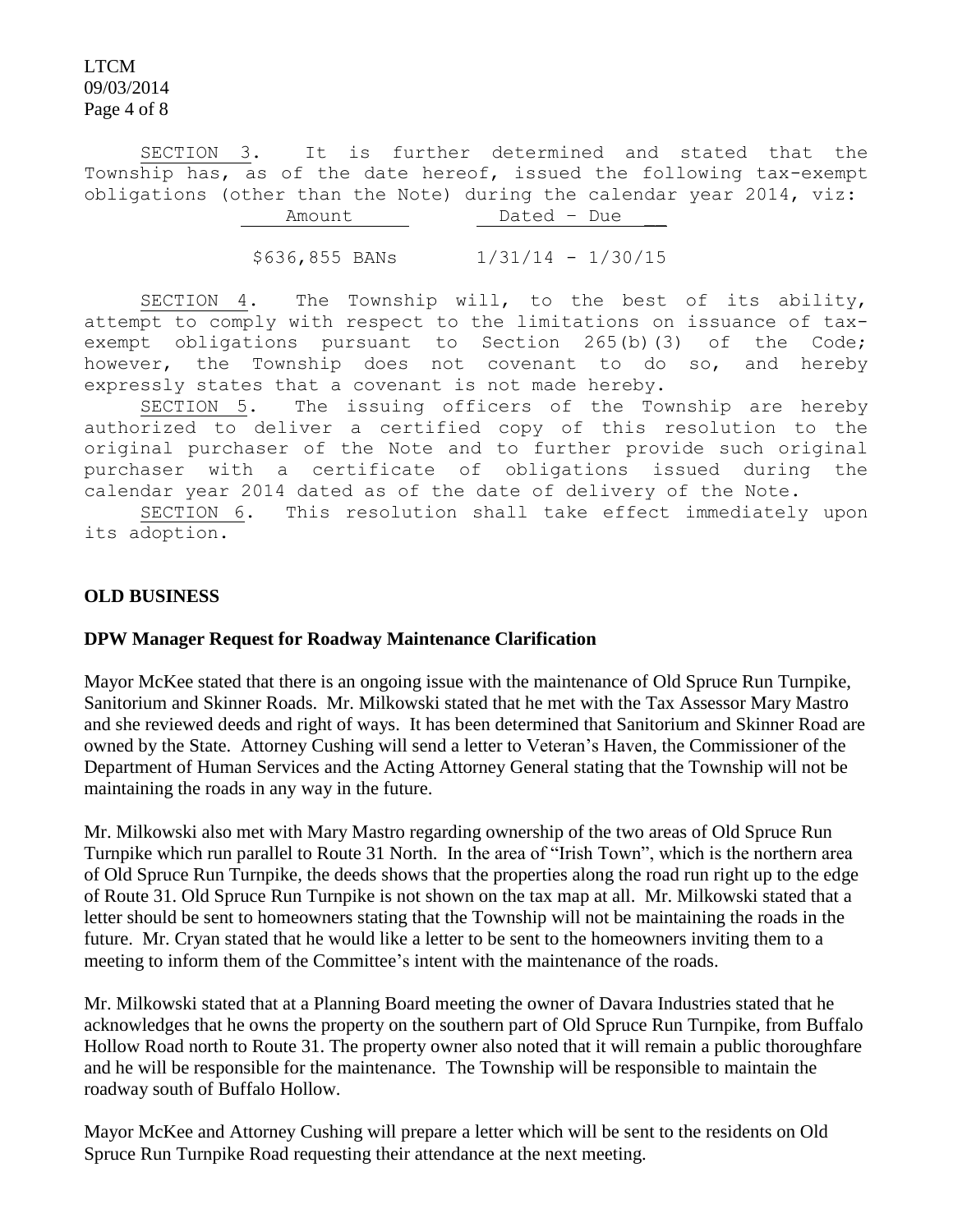LTCM 09/03/2014 Page 5 of 8

## **NEW BUSINESS**

## **Raffle Application – Voorhees Viking Victory Club – Various Dates**

*Motion by Ms. Schriver, seconded by Mr. Wunder and carried by unanimous favorable roll call vote*, *the* Township Committee approved a Raffle License Application for the Voorhees Viking Victory Club for various dates.

### **CWA Correspondence – Request to Begin Union Negotiations**

The CWA Union sent a letter to the Township Committee stating that they would like to begin Union negotiations. Mr. Cryan will reach out to Gail Glashoff or Kevin Rivers.

## **DPW Manager Correspondence – Request to Repave Forge Hill Road**

*Motion by Mr. Cryan, seconded by Ms. Schriver and carried by unanimous favorable roll call vote*, *the* Township Committee authorized the DPW Manager to repave Forge Hill Road and Nicole Terrace as requested in previous correspondence.

## **DPW Manager Correspondence – New 2014 Dump Truck Status**

The DPW Manager, Warren Gabriel sent a letter to the Township Committee stating he has not yet received the new dump truck that was awarded to Mid Atlantic Truck Centre on November 6, 2013. The purchase order was sent to Mid Atlantic Truck Centre on November 8, 2013. Warren stated that he is concerned because the winter is fast approaching and he is already down two trucks.

Warren sent an email to Robert Feldman, Mid Atlantic Truck Centre Salesman, on August 11, 2014 inquiring on the status of the truck. Mr. Feldman responded that same day saying the truck was in and at the body company. Mr. Feldman also stated that the hydralic tank was built incorrectly and the new one had just arrived. Mr. Feldman also informed Warren that Sanchez would begin building the truck that day and Andy Sanchez would be calling for the Township to go and view the progress. Warren still has not yet heard from anyone at the body company.

Mayor McKee stated that he feels that the issue is with Mid Atlantic not Sanchez. Attorney Cushing is to send a letter to Mid Atlantic to inquire on the status of the truck.

### **Veteran's Haven North**

Mr. Milkowski stated that he had a meeting with the officials of Veteran's Haven North and the administrator invited the Township Committee to visit the facility or to hold a Committee meeting there.

### **PRESENTATION OF VOUCHERS**

Committee Members provided a description of vouchers exceeding \$1000.00.

*Motion by Ms. Schriver, seconded by Mr. Wunder and carried by unanimous favorable roll call vote, the* Township Committee approved the September 3, 2014 bill list in amount of \$ 76345.94.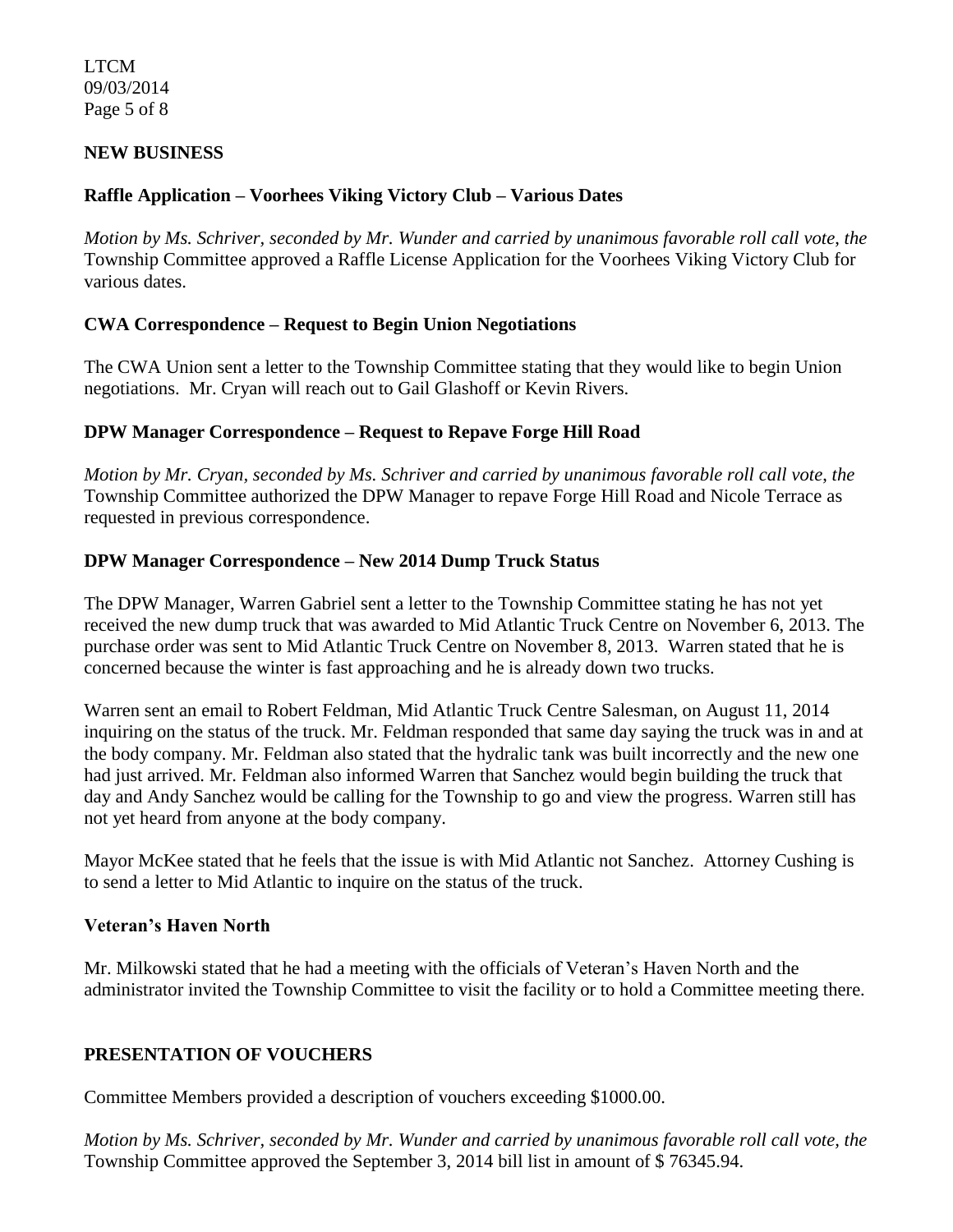LTCM 09/03/2014 Page 6 of 8

## **CORRESPONDENCE**

a. LTEOS - June 16, 2014 Meeting Minutes

## **PUBLIC COMMENTS**

*Motion by Ms. Schriver, seconded by Mr. Cryan and carried by unanimous favorable roll call vote, the* Township Committee opened the public comment portion of the meeting at 7:34 p.m.

Mr. Anthony Casale asked what happened to the records from the prior Squad. Attorney Cushing stated that the Township Committee decided not to respond to a request to hold the records and the issue has not resurfaced.

Mr. Casale asked about the status of the problems with the DPW Garage. Mayor McKee stated that there is a meeting scheduled for tomorrow, at the site, to review the problems.

Mr. Casale asked what the status is in the Township seeking grants and stated that he would like to see the Committee look into the possibilities.

Mr. Casale asked if there is any progress with the rent money from Nextel. Attorney Cushing stated that he asked the CFO to verify if the rent increases have been paid by Verizon. The amount of the sublease is \$2000.00; \$1000.00 each to the Township and Verizon. Attorney Cushing has written to the Nextel attorney quite a few times and the attorney has now advised that Attorney Cushing's prior letter was forwarded to Nextel. The attorney will send the letter again and if we do not receive a response by next Monday Attorney Cushing is to call the attorney again.

Mr. Casale said that Mr. Victor Hoffman mentioned the bin blocks from the DPW building at the last meeting and asked where they are and if they were auctioned.

Mr. Victor Hoffman asked for the bond anticipation interest rate.

Mr. Hoffman asked about vacating Old Spruce Run Turnpike and requested that a note to be sent to the Post Office advising them of the Township's intent. Attorney Cushing informed Mr. Hoffman that the Township is not vacating the road as the Township does not own the road therefore it cannot vacate it.

*Motion by Mr. Milkowski, seconded by Mr. Cryan and carried by unanimous favorable roll call vote, the* Township Committee closed the public comment portion of the meeting at 7:50p.m.

### **Resolution No. 62-2014 –Executive Session**

*Motion by Ms. Schriver, seconded by Mr. Wunder and carried by unanimous favorable roll call vote, the* Township Committee approved Resolution No. 62-2014 and convened in executive session at 7:51 p.m.

> TOWNSHIP OF LEBANON COUNTY OF HUNTERDON STATE OF NEW JERSEY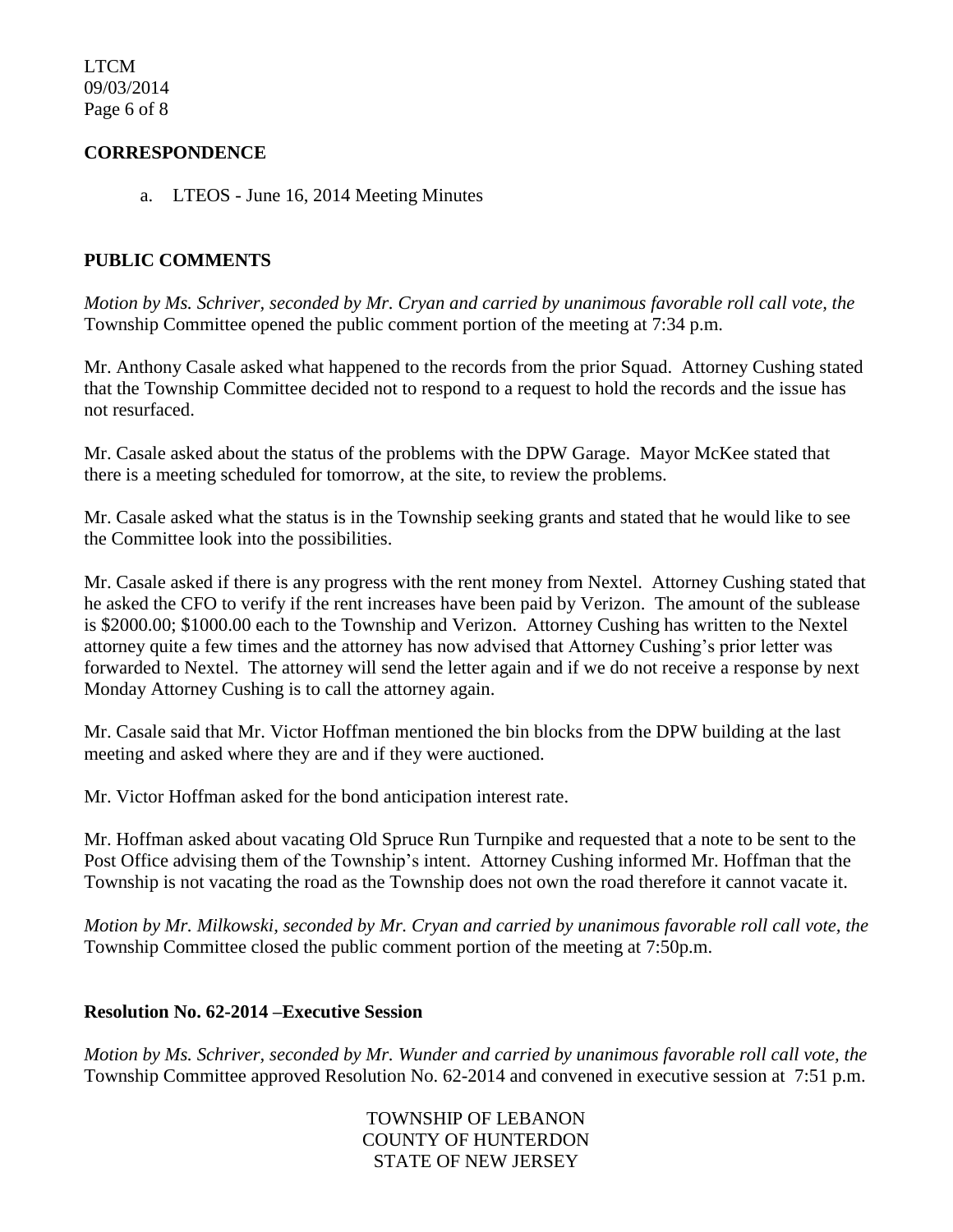LTCM 09/03/2014 Page 7 of 8

### RESOLUTION NO. 62-2014 RESOLUTION AUTHORIZING EXECUTIVE SESSION

WHEREAS, the Open Public Meetings Act; *N.J.S.A.* 10:4-6 *et seq*., declares it to be the public policy of the State to insure the right of citizens to have adequate advance notice of and the right to attend meetings of public bodies at which business affecting the public is discussed or acted upon; and

WHEREAS, the Open Public Meetings Act also recognizes exceptions to the right of the public to attend portions of such meetings; and

 WHEREAS, the Mayor and Committee find it necessary to conduct an executive session closed to the public as permitted by the *N.J.S.A*. 40:4-12; and

 WHEREAS, the Mayor and Committee will reconvene in public session at the conclusion of the executive session;

 NOW, THEREFORE, BE IT RESOLVED by the Mayor and Committee of the Township of Lebanon, County of Hunterdon, State of New Jersey that they will conduct an executive session to discuss the following topic(s) as permitted by *N.J.S.A*. 40:4-12:

A matter which Federal Law, State Statute or Rule of Court requires be kept confidential or excluded from discussion in public (Provision relied upon:

\_\_\_\_\_\_A matter where the release of information would impair a right to receive funds from the federal government;

\_\_\_\_\_\_A matter whose disclosure would constitute an unwarranted invasion of individual privacy; X A collective bargaining agreement, or the terms and conditions thereof (Specify contract:

 A matter involving the purpose, lease or acquisition of real property with public funds, the setting of bank rates or investment of public funds where it could adversely affect the public interest if discussion of such matters were disclosed; Real Estate Acquisitions

Tactics and techniques utilized in protecting the safety and property of the public provided that their disclosure could impair such protection;

\_\_\_\_\_\_Investigations of violations or possible violations of the law;

\_\_\_\_\_\_\_\_\_\_\_\_\_\_\_\_\_\_\_\_\_\_\_\_\_\_\_\_\_\_\_\_\_\_\_\_\_\_\_\_\_\_\_\_\_\_\_\_\_\_\_\_\_);

 Pending or anticipated litigation or contract negotiation in which the public body is or may become a party; (The general nature of the litigation or contract negotiations is**:**

 Professional Service Contracts\_\_\_\_\_\_. The public disclosure of such information at this time would have a potentially negative impact on the municipality's position in the litigation or negotiation; therefore this information will be withheld until such time as the matter is concluded or the potential for negative impact no longer exists.

 Matters falling within the attorney-client privilege, to the extent that confidentiality is required in order for the attorney to exercise his or her ethical duties as a lawyer; (The general nature of the matter is:

OR the public disclosure of such

information at this time would have a potentially negative impact on the municipality's position with respect to the matter being discussed; therefore this information will be withheld until such time as the matter is concluded or the potential for negative impact no longer exists.*)*;

 Matters involving the employment, appointment, termination of employment, terms and conditions of employment, evaluation of the performance, promotion or disciplining of any specific prospective or current public officer or employee of the public body, where all individual employees or appointees whose rights could be adversely affected have not requested in writing that the matter(s) be discussed at a public meeting; (The employee(s) and/or general nature of discussion is: Union Contract\_\_\_\_\_\_\_\_\_ the public disclosure of such information at this time would violate the

\_\_\_\_\_\_\_\_\_\_\_\_\_\_\_\_\_\_\_\_\_\_\_\_\_\_\_\_\_\_\_\_\_\_\_\_\_\_\_\_\_\_\_);